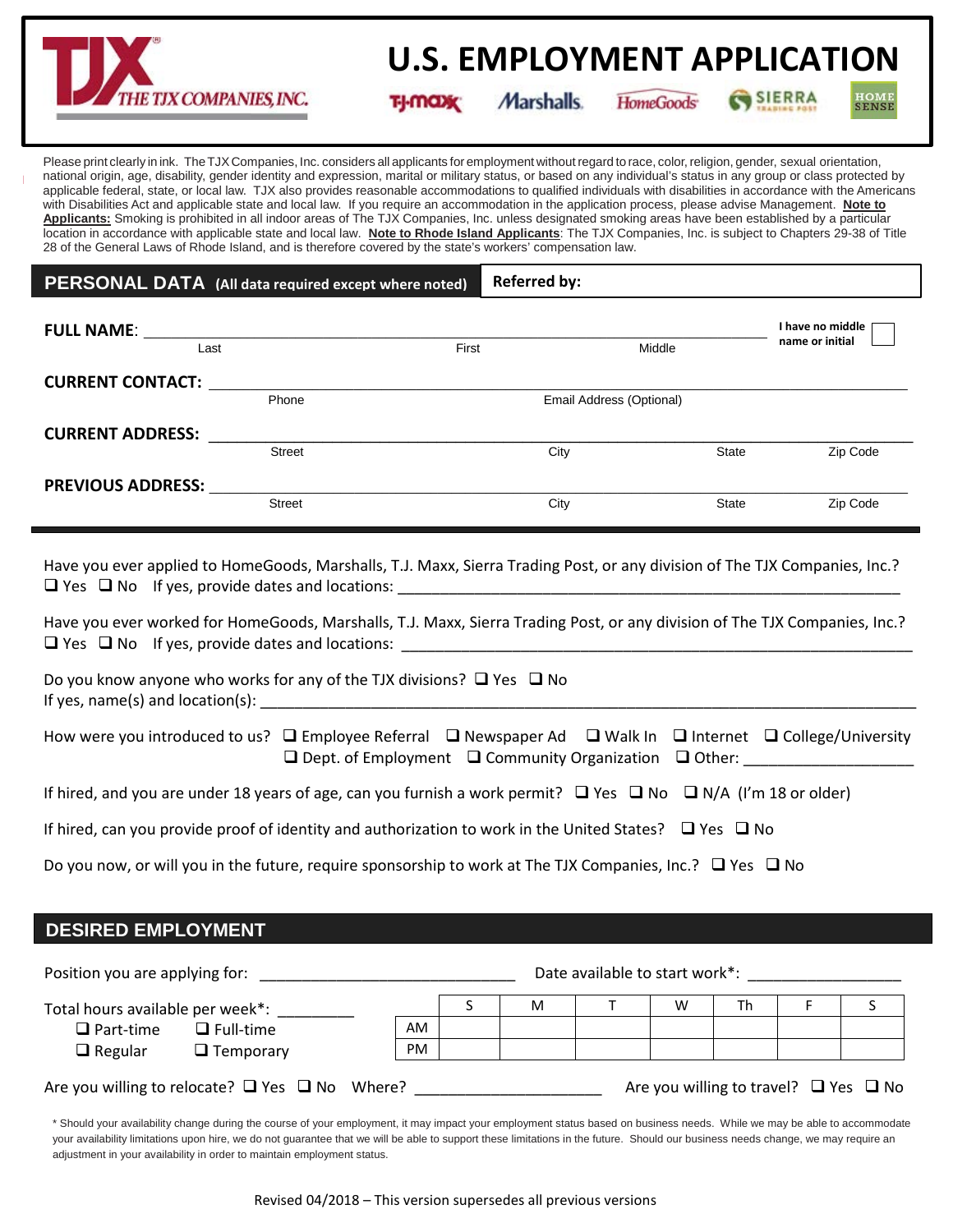#### **EXPERIENCE**

**EXPERIENCE**<br>Please give accurate and complete information. Start with present or most recent employer, including self-employment, parttime work, military employment, and any work performed on a volunteer basis. Account for your entire employment history, including significant gaps in employment. All information must be included, even if you are attaching a resume.

| Employer                       |            | <b>Work Performed</b> |
|--------------------------------|------------|-----------------------|
| Address (Street, City, State)  |            |                       |
| Telephone Number(s)            |            |                       |
| Job Title                      | Supervisor |                       |
| Reason for Leaving             |            |                       |
| Dates Employed<br>From:        | To:        |                       |
| Employer                       |            | <b>Work Performed</b> |
| Address (Street, City, State)  |            |                       |
| <b>Telephone Number(s)</b>     |            |                       |
| <b>Job Title</b>               | Supervisor |                       |
| <b>Reason for Leaving</b>      |            |                       |
| <b>Dates Employed</b><br>From: | To:        |                       |
| Employer                       |            | <b>Work Performed</b> |
|                                |            |                       |
| Address (Street, City, State)  |            |                       |
| Telephone Number(s)            |            |                       |
| Job Title                      | Supervisor |                       |
| Reason for Leaving             |            |                       |
| Dates Employed<br>From:        | To:        |                       |
| Employer                       |            | <b>Work Performed</b> |
| Address (Street, City, State)  |            |                       |
| Telephone Number(s)            |            |                       |
| Job Title                      | Supervisor |                       |
| Reason for Leaving             |            |                       |

Please attach an additional sheet if necessary

#### **SECURITY**

Have you ever taken any merchandise, money, or property from an employer without permission?  $\Box$  Yes  $\Box$  No If yes, provide details:

\_\_\_\_\_\_\_\_\_\_\_\_\_\_\_\_\_\_\_\_\_\_\_\_\_\_\_\_\_\_\_\_\_\_\_\_\_\_\_\_\_\_\_\_\_\_\_\_\_\_\_\_\_\_\_\_\_\_\_\_\_\_\_\_\_\_\_\_\_\_\_\_\_\_\_\_\_\_\_\_\_\_\_\_\_\_\_\_\_\_\_\_\_\_\_\_\_\_\_\_\_\_\_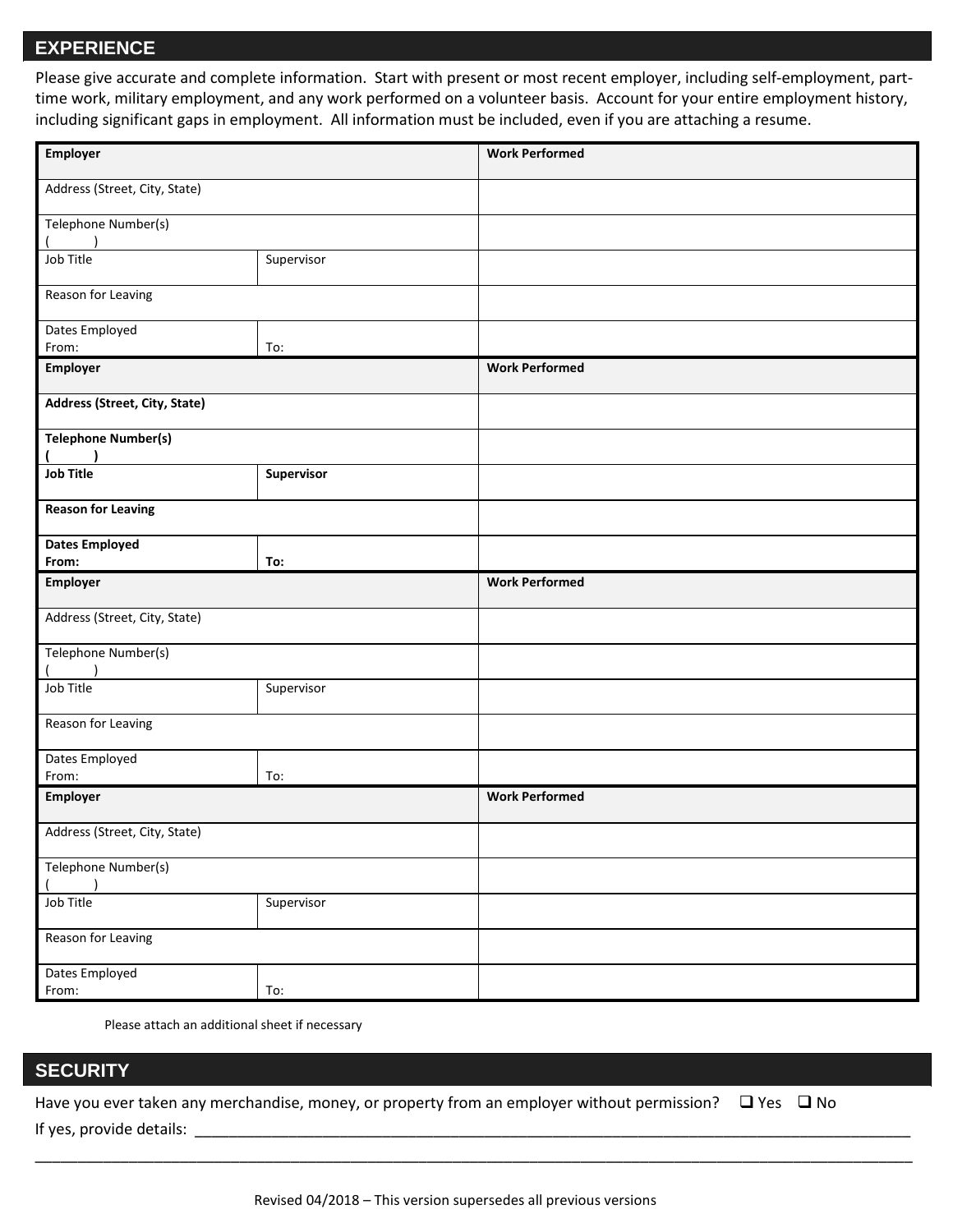**EMPLOYMENT APPLICATION** Circle highest grade completed: Elementary / Middle 6 7 8 High School 9 10 11 12 College 13 14 15 16 17 18(+)

List all, whether or not degree was obtained:

|                              | Name of School | <b>Location (City, State)</b> | Field of<br>Study | <b>Degree</b>  | Received? |
|------------------------------|----------------|-------------------------------|-------------------|----------------|-----------|
| <b>HIGH</b><br><b>SCHOOL</b> |                |                               | High School       | Diploma or GED | Yes / No  |
| <b>COLLEGE</b>               |                |                               |                   |                | Yes / No  |
| <b>COLLEGE</b>               |                |                               |                   |                | Yes / No  |

#### **SKILLS AND QUALIFICATIONS**

Please check all that apply:

 $\square$  Bookkeeping

- **□** Calculator
- □ Data Entry
- **Q** Financial Reports
- □ General Clerical
- **Q** Payroll
- $\square$  Statistical Typing
- **□** Switchboard

 $\Box$  Typing (speed \_\_\_\_\_\_\_\_\_)

- Microsoft<sup>®</sup> Excel ■ Microsoft<sup>®</sup> Outlook □ Microsoft<sup>®</sup> PowerPoint ■ Microsoft<sup>®</sup> Word
- $\Box$  Cash Office  $\Box$  Cashier **□** Customer Service **O** Merchandiser
	- $\square$  Sales Associate  $\Box$  Stock Room
- □ Fork-Lift Operator □ General Warehouse
- $\Box$  Inventory Clerk
- □ Maintenance

 $\Box$  Packer

List any other special training, experience, skills, or qualifications relevant to the position for which you are applying:

### **PROFESSIONAL REFERENCES**

Please provide name, work relationship, email address (if available) and telephone number of three Supervisors/Managers or other professional references that are not related to you:

\_\_\_\_\_\_\_\_\_\_\_\_\_\_\_\_\_\_\_\_\_\_\_\_\_\_\_\_\_\_\_\_\_\_\_\_\_\_\_\_\_\_\_\_\_\_\_\_\_\_\_\_\_\_\_\_\_\_\_\_\_\_\_\_\_\_\_\_\_\_\_\_\_\_\_\_\_\_\_\_\_\_\_\_\_\_\_\_\_\_\_\_\_\_\_\_\_\_\_\_\_

|                | Name | <b>Work Relationship</b> | <b>Email Address</b> | <b>Phone Number</b> |
|----------------|------|--------------------------|----------------------|---------------------|
| $\mathbf{1}$   |      |                          |                      |                     |
| $\overline{2}$ |      |                          |                      |                     |
| 3              |      |                          |                      |                     |

May we contact each of your references?  $\Box$  Yes  $\Box$  No If not, who and why?

\_\_\_\_\_\_\_\_\_\_\_\_\_\_\_\_\_\_\_\_\_\_\_\_\_\_\_\_\_\_\_\_\_\_\_\_\_\_\_\_\_\_\_\_\_\_\_\_\_\_\_\_\_\_\_\_\_\_\_\_\_\_\_\_\_\_\_\_\_\_\_\_\_\_\_\_\_\_\_\_\_\_\_\_\_\_\_\_\_\_\_\_\_\_\_\_\_\_\_\_\_\_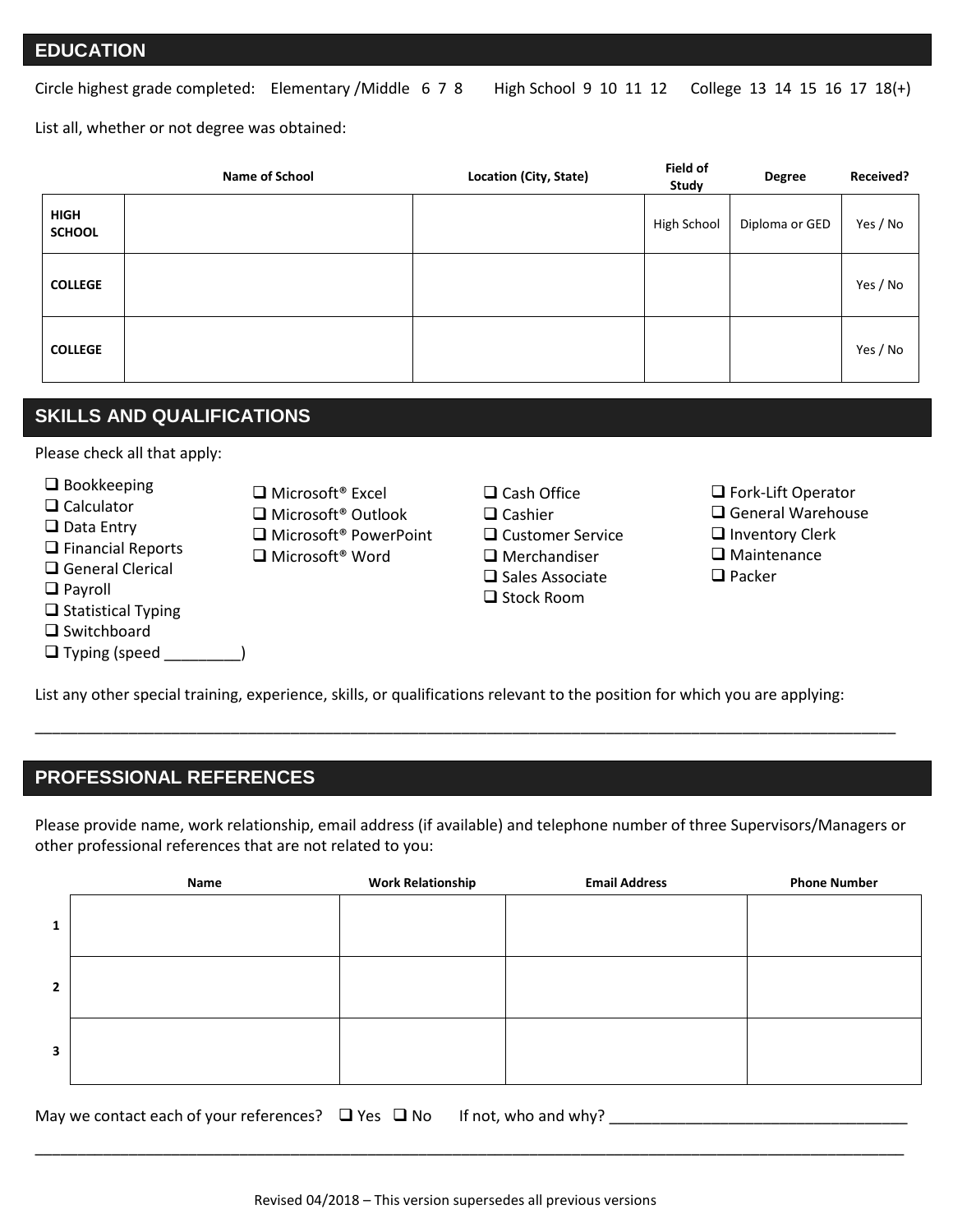**EMPLOYMENT APPLICATION READ CAREFULLY BEFORE SIGNING AS THESE ITEMS REPRESENT SIGNIFICANT MATTERS IN CONNECTION WITH YOUR APPLICATION**

**Massachusetts Applicants**: I understand that it is unlawful in Massachusetts to require or administer a lie detector test as a condition of employment or continued employment. An employer who violates this law shall be subject to criminal penalties and civil liability.

-----------------------------------------------------------------------------------------------------------------------------------------------------------------------------------------------------------------------------------

**Maryland Applicants: I UNDERSTAND THAT UNDER MARYLAND LAW, AN EMPLOYER MAY NOT REQUIRE OR DEMAND, AS A CONDITION OF EMPLOYMENT, PROSPECTIVE EMPLOYMENT OR CONTINUED EMPLOYMENT, THAT ANY INDIVIDUAL SUBMIT TO OR TAKE A POLYGRAPH OR SIMILAR TEST. AN EMPLOYER WHO VIOLATES THIS LAW IS GUILTY OF A MISDEMEANOR AND SUBJECT TO A FINE NOT EXCEEDING \$100.**

I certify that the statements and information furnished by me in this application and in any other document submitted as part of the application process are true and correct. I understand that omitted, false or misstated statements on this application or any other document submitted as part of the application process are grounds for refusal to hire, or dismissal, regardless of when the Company becomes aware of the omitted, falsified, or misstated information.

------------------------------------------------------------------------------------------------------------------------------------------------------------------------

I understand that The TJX Companies, Inc. is not obligated to provide me with employment and that I am not obligated to accept employment. I understand that nothing contained in this application, or conveyed during any interview that may be granted, or during my employment, if hired, is intended to create a contract for continued employment with The TJX Companies, Inc., except as required by applicable federal, state, and local law. In addition, if an employment relationship is established, unless I am employed in Montana, I acknowledge that my employment and compensation can be terminated, with or without cause, and with or without notice at any time, at the option of either the Company or myself, and that this cannot be altered except by an express written agreement signed by myself (or my authorized representative) and a designated officer of the Company. I further understand and agree that no manager or other representative of the Company has the authority to make any verbal promises or commitments to me with respect to any term, condition, or privilege of my employment including compensation. I further understand that no policy, benefit, or procedure contained in any employee handbook creates a contract for continued employment. I understand and agree that, if hired, I will be required to abide by all rules and regulations of The TJX Companies, Inc. and that my wages, benefits and conditions of employment can be changed by the Company at any time in its sole discretion.

While I understand that this application will be kept on file for a period of up to one year, I further understand that this application will be considered active for a period not to exceed ninety (90) days. I understand that if I wish to be considered for employment beyond this period, I should inquire as to whether or not applications are being accepted for the position for which I am interested and, if so, submit a new application.

-----------------------------------------------------------------------------------------------------------------------------------------------------------------------------------------------------------------------------------

**\_\_\_\_\_\_\_\_\_\_\_\_\_\_\_\_\_\_\_\_\_\_\_\_\_\_\_\_\_\_\_\_\_\_\_\_\_\_\_\_\_\_\_\_\_\_\_\_\_\_\_\_\_\_\_\_\_\_\_\_ \_\_\_\_\_\_\_\_\_\_\_\_\_\_\_\_\_\_\_\_\_\_\_\_\_\_\_\_\_\_\_\_\_\_\_\_\_\_\_\_\_\_\_\_\_**

-----------------------------------------------------------------------------------------------------------------------------------------------------------------------

### **MY SIGNATURE CERTIFIES THAT I HAVE READ AND AGREE WITH THE ABOVE STATEMENTS**

**SIGNATURE OF APPLICANT: DATE OF APPLICATION:** 

| <b>MANAGEMENT ONLY</b> |                                                     |                          |      |      |  |  |
|------------------------|-----------------------------------------------------|--------------------------|------|------|--|--|
| Reviewed by:           |                                                     |                          |      |      |  |  |
|                        | Signature                                           | <b>Print Name</b>        | Date | Time |  |  |
|                        | WOTC Pre-Screening Notice Given to Applicant $\Box$ | Interview scheduled for: | Date | Time |  |  |